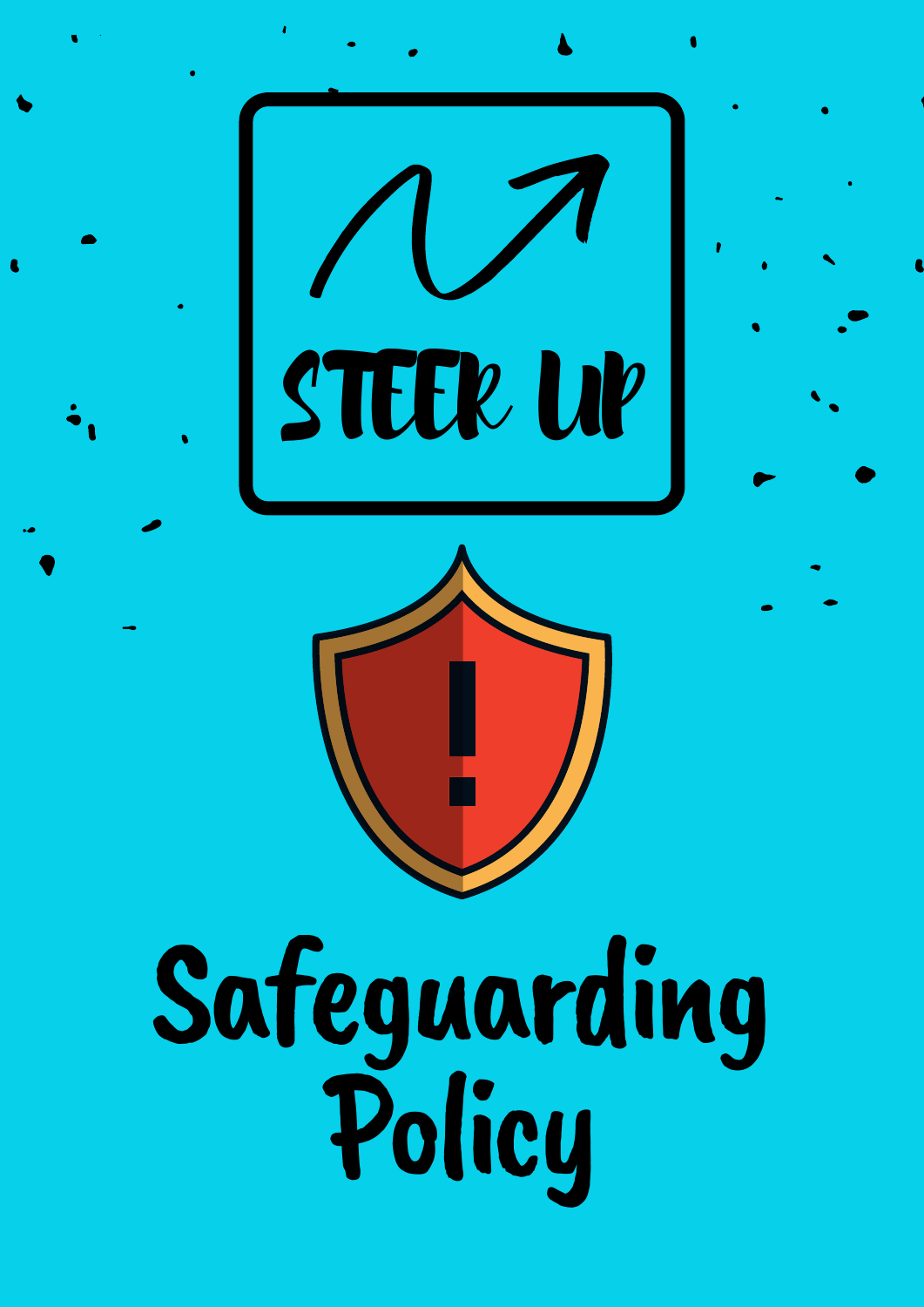# INTRODUCTION

Steer Up is committed to safeguarding and promoting the welfare of children, young people and vulnerable adults who participate in our activities. Children, young people and vulnerable adults should never experience abuse of any kind and we have a responsibility to promote the welfare of all individuals, to keep them safe and to practise in a way that protects them. We do this by ensuring that there are appropriate arrangements in place to enable us to discharge our duty to provide a safe and secure environment and to deal with issues concerned with suspected or reported abuse.

We recognise that the welfare of children, young people and vulnerable adults is paramount in all the work we do and the decisions we take. Working together with children, young people, their parents, carers and other professionals is essential in promotions people's welfare.

All children, young people and vulnerable adults, regardless of age, disability, gender reassignment, race, religion or belief, sex, or sexual orientation have an equal right to protection from all types of harm or abuse. We recognise that some children are additionally vulnerable due to the impact of previous experiences, their level of dependency, communication needs or other issues; and extra safeguards may be needed to keep children who are additionally vulnerable safe from abuse.

We will seek to keep children and young people safe by:

- Valuing, listening to and respecting them
- Appointing a nominated Safeguarding protection lead
- Adopting child protection and safeguarding best practice through our policies, procedures and code of conduct for staff and volunteers
- Developing and implementing an effective digital safeguarding policy and related procedures
- Providing effective management for staff and volunteers through supervision, support, training and quality assurance measures so that all staff and volunteers know about and follow our policies, procedures and behaviour codes confidently and competently
- Recruiting and selecting staff and volunteers safely, ensuring all necessary checks are made
- Recording and storing and using information professionally and securely, in line with data protection legislation and guidance
- Sharing information about safeguarding and good practice with everyone who interacts with Steer Up
- Ensuring all our users know where to go for help if they have a concern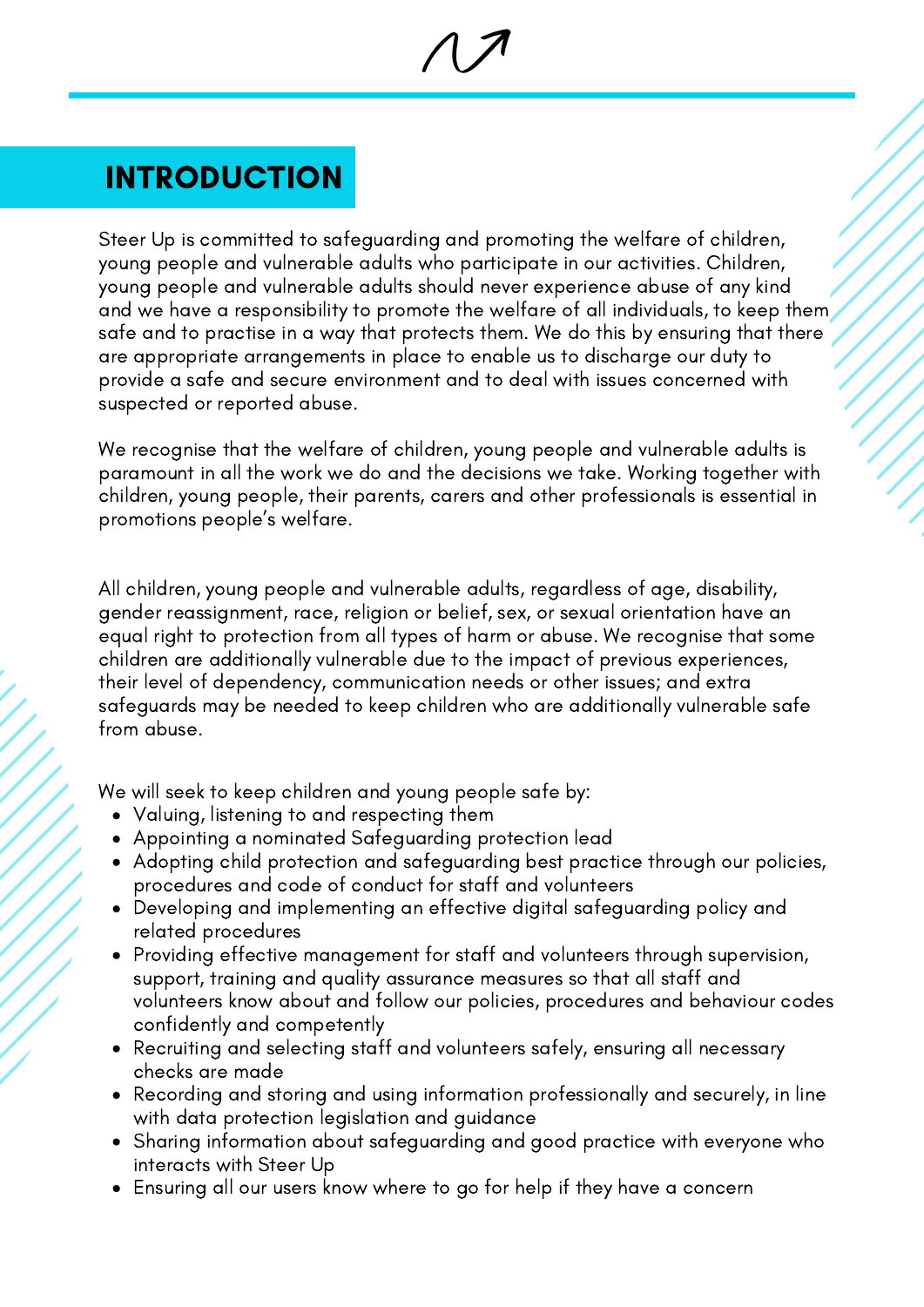- Using our safeguarding and child protection procedures to share concerns and relevant information with agencies who need to know, and involving children, young people, parents, families and carers appropriately
- Using our procedures to manage any allegations against staff and volunteers appropriately
- Creating and maintaining an anti-bullying environment and ensuring that we have a policy and procedure to help us deal effectively with any bullying that does arise
- Ensuring that we have effective complaints and whistleblowing measures in place
- Ensuring that we provide a safe physical environment for our children, young people, staff and volunteers, by applying health and safety measures in accordance with the law and regulatory guidance
- Building a safeguarding culture where staff and volunteers, children, young people and their families, treat each other with respect and are comfortable about sharing concerns

We seek to ensure that our policy and procedures comply with statutory duties; reflect guidance and good practice in safeguarding children, young people and vulnerable adults; and that safeguarding arrangements are proportionate and based upon common sense. Steer Up recognises that we have a duty to help mentors, staff and volunteers recognise their responsibilities (through guidance, support and training), minimise risk and avoid situations (where possible) where abuse or neglect might be alleged.

We will ensure that processes are in place to check the suitability of mentors, staff and volunteers working directly with vulnerable adults, children and young people. There is a commitment that such staff and volunteers have satisfactory Disclosure from the Disclosure and Barring Service (DBS), at an appropriate level, before working with children or vulnerable adults.

Steer Up takes the duty of pastoral care seriously and will be proactive in seeking to prevent young people, children or vulnerable adults from becoming the victims of abuse or neglect. We do this in a number of ways:

- 1.The creation of an open culture which respects all individuals' rights and discourages bullying and discrimination of all kinds
- Informing children, young people and vulnerable adults of their rights to be free 2. from harm and encouraging them to talk to us if they have any concerns.
- Ongoing support, at an appropriate level, to promote self-esteem and social 3.inclusion, and to address the issue of protecting vulnerable adults in the wider context.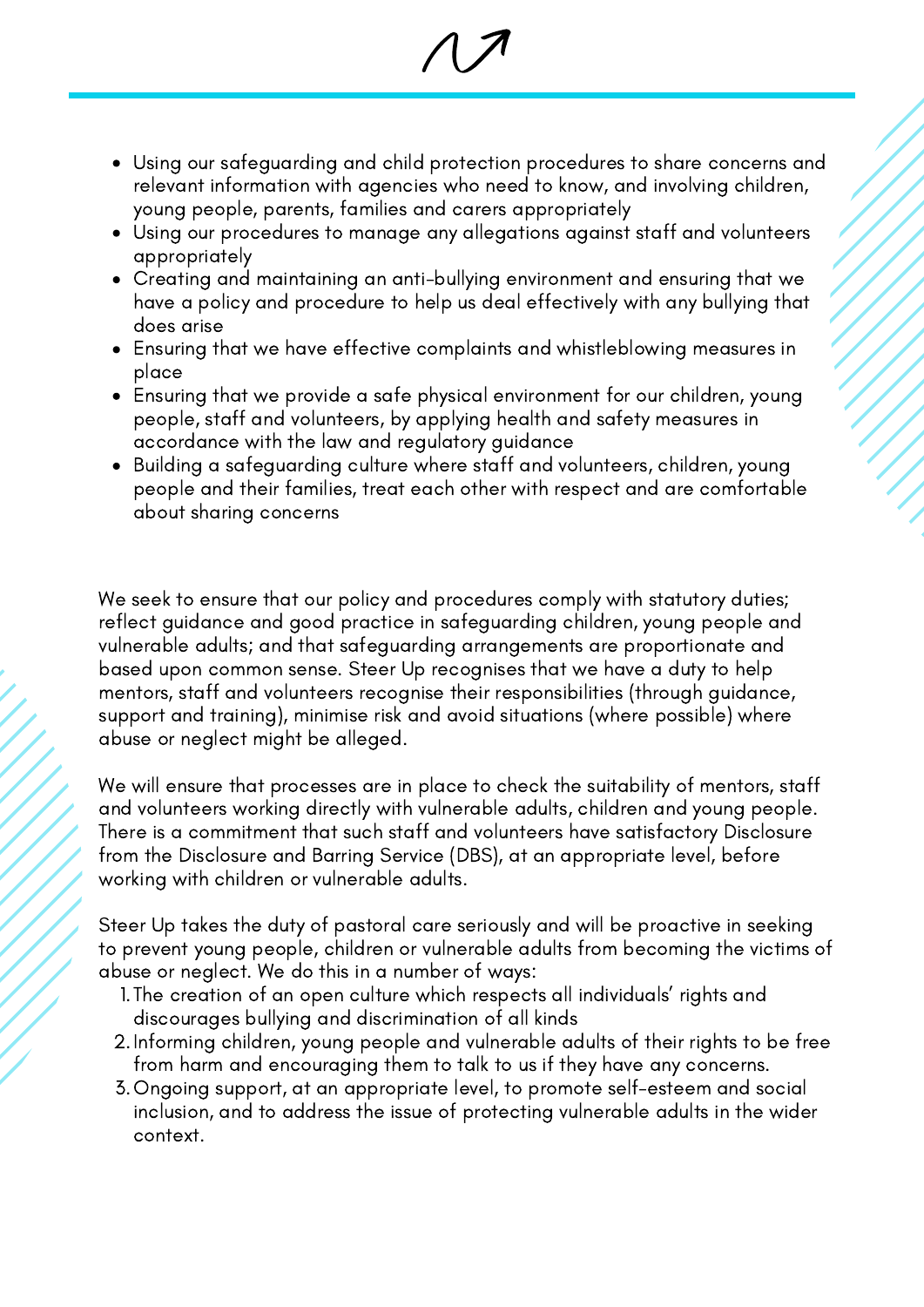#### Scope of Policy

This Policy applies to all mentors, staff and volunteers (including freelancers) employed or engaged by us. All have a legal responsibility to take seriously any child, young person or vulnerable adult concerns that come to their attention and follow the procedures given.

As an organisation, it is not our responsibility to investigate abuse. Nevertheless, we have a duty to act if there is a cause for concern and to notify the appropriate agencies so that they can investigate and take any necessary action.

#### Staff Responsibilities

Staff working in direct contact with children, vulnerable adults or young people on a day-to-day basis may come across signs of harm and/or abuse. Staff must ensure that significant concerns for the wellbeing of a young person are reported to the appropriate nominated safeguarding officer. This will invoke the appropriate procedures to protect the child, young person or vulnerable adult, involving Social Services and/or the Police as appropriate. Where staff members are unsure and need guidance about safeguarding issues, they are encouraged to seek support from their nominated safeguarding officer.

In the event of any concern by any member of staff or mentor, or if approached by a child, young person or vulnerable adult, regarding any matter concerning abuse, they must tell the person that they are bound to pass on the information to the designated person. The person receiving the information should pass it on as a matter of urgency to ensure the matter can be dealt with as soon as possible. If the designated person is not available, the staff member should contact a member of the Senior Management Team. No person must be promised that anything they say will be kept confidential if the matter is related to their protection or abuse. It is helpful for a mentor or member of staff to tell the person they will jot down anything the person actually says to ensure an exact record as possible is kept for future reference.

Staff and mentors alike should make themselves familiar with the Safeguarding Procedures, contained in a separate document.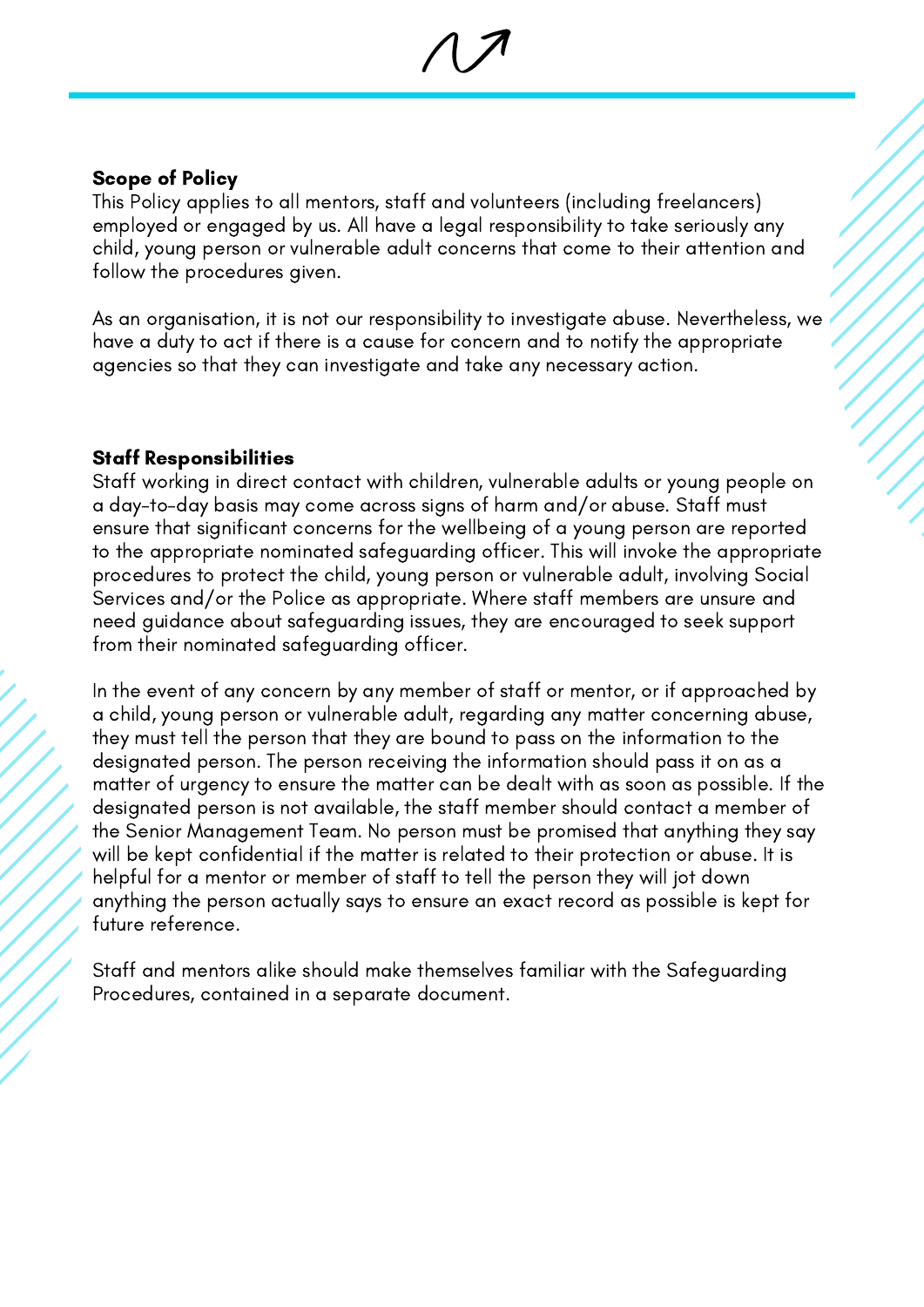#### **Controls**

Risk assessments must be carried out for all activities involving children, young people and vulnerable adults, and reasonable, proportionate adaptations made to those activities as a result in order to safeguard the wellbeing of such individuals. It is at the discretion of Steer Up to ask a young person or vulnerable adult to bring a Support Worker / Personal Assistant so that they can be fully assisted / safeguarded.

We reserve the right to refuse to provide our services to a child, young person or vulnerable adult, if we judge that the adaptations necessary to safeguard that individual's wellbeing go beyond what is reasonable and proportionate, including measures to manage inappropriate or disruptive behaviour.

We will endeavour to meet the person's access requirements and work towards an inclusive environment, as per our Vision and Values.

Safeguarding the wellbeing of any child, young person or vulnerable adult without their parent/guardian is the responsibility of the organiser of the activities in which the person is participating.

#### Regulated and Controlled Work:

The Safeguarding Vulnerable Adults Act 2006 requires work that involves contact with children, young people or vulnerable adults is designated as either "regulated" or "controlled". The designation of regulated and controlled posts will be reviewed annually and updated where necessary.

## Disclosure and Barring Service (DBS) Checks:

DBS checks will be obtained when required by the designation of work as "regulated" or "controlled" or by the DBS. These requirements will be reviewed annually and updated where necessary.

Disclosure checks will be obtained for new starters prior to the commencement of any work where the Disclosure check is required

We will adhere to all relevant regulations and codes of practice as issued by the DBS.

Steer Up will confirm to the relevant staff member whether a satisfactory disclosure has been obtained. This information will be recorded securely on the central personnel database and any certificate then destroyed. If items appear on the disclosure that give cause for concern, relevant staff will discuss these with the relevant line manager/ CEO. They will then discuss with the applicant whether the service provision can continue or whether any conditions are to be applied.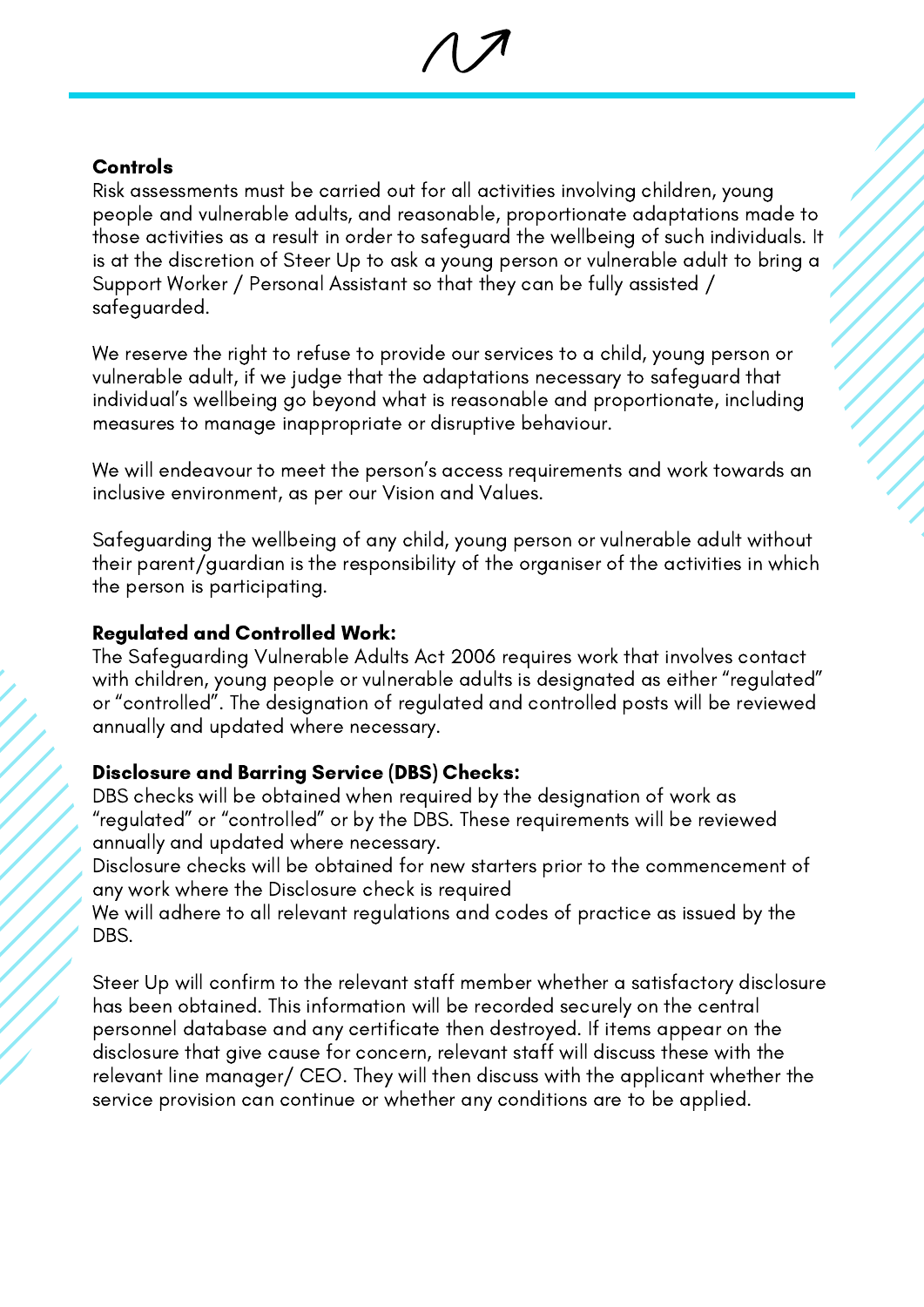#### Employing Persons with Criminal Records:

The possession of a criminal record is not a bar to employment at Steer Up. If an offer of employment or contract has been made that is dependent on the obtaining of a disclosure by the successful applicant the offer will only be withdrawn if the disclosed information is relevant to the duties of the post or the selection criteria for that post. If appropriate consideration will be given modifying the offer of employment rather than withdrawing it

Where a post is exempt from the Rehabilitation of Offenders Act, 1974 (where it involves working with children, the elderly or the sick) this will be identified in the job description

If employment is not dependent on a Disclosure and the applicant declares convictions the offer will only be withdrawn if the conviction(s) is relevant to the duties of the post or the selection criteria for that post

#### Record Keeping

The lead designated officer for the protection of vulnerable adults will retain the central record of all allegations and actions taken. This will include:

- Any notes, memoranda or correspondence dealing with the matter
- Any other relevant material

Copies of reports, notes etc will be kept securely password protected at all times, but will be shared in accordance with the Data Protection Act 1998.

#### **Training**

All staff within Steer up will undergo training so that they are fully aware of this policy and their responsibilities. Designated Protection of Vulnerable Adults Officers will receive additional training so that they can effectively fulfil their responsibilities to the protection of vulnerable adults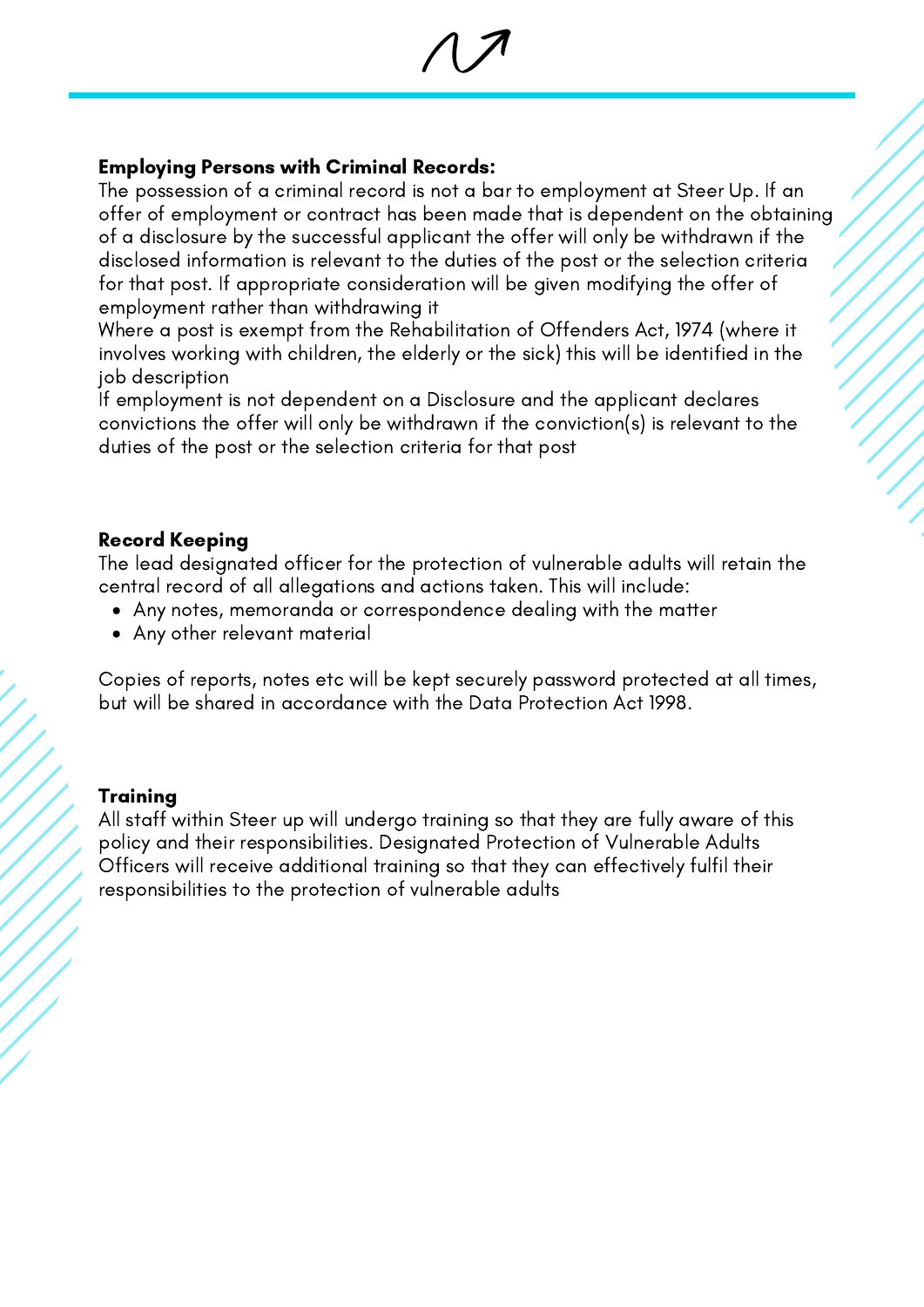# DIGITAL SAFEGUARDING

Steer Up is committed to the safeguarding and welfare of all mentors, mentees, staff, volunteers and members both online and offline. It is important that we demonstrate how we apply the same rigorous level of safeguarding protection online as we do in person, and this policy has been updated to reflect how we practice digital safeguarding and specifically minimising online risk.

This policy outlines the expectations for all mentors, staff, volunteers, members, associated contractors, third party providers and users to ensure the protection of children, young people, vulnerable adults, volunteers and staff online. As members of Steer Up, it's our responsibility to report online incidents that take place inappropriately and raise concerns, using the procedures outlined.

This specifically covers all Steer Up's online and digital activities, plus all digital activities undertaken on behalf of Steer Up at a national, international, and regional level and third-party social media and devices. This includes but is not limited to social media channels (i.e Instagram, Facebook, Twitter, YouTube, WhatsApp, TikTok, Linkedin), emails, website, blogging platforms, other digital platforms (i.e Zoom, Microsoft Teams, Google Meet, Hangouts), all IT devices (i.e phones, computers) and internet connectivity provided by Steer Up.

In this policy we outline our approach to protecting mentors, mentees, staff, volunteers and members. We are constrained by the terms of service of third-party providers in our approach. We promote safe use of such services, however we recognise that certain issues can only be handled by the service providers directly.

#### What do we mean by digital safeguarding?

Digital safeguarding means: 'the protection from harm in the online environment through the implementation of effective technical solutions, advice and support and procedures for managing incidents'. Steer Up is committed to the safeguarding and protection of all mentors, mentees, staff, volunteers, members and users of our digital services and social media channels, and we apply the same safeguarding principles to our activities whether they are offline or online. This means protecting our members, volunteers, trustees and staff from online harm such as but not limited to:

- Online bullying and harassment
- Sexual exploitation and grooming online
- Discrimination and abuse on the grounds of any protected characteristic
- Sharing of illegal and inappropriate imagery
- Cyberstalking
- Impersonation and hacking
- Disinformation and misinformation
- The oversharing of personal information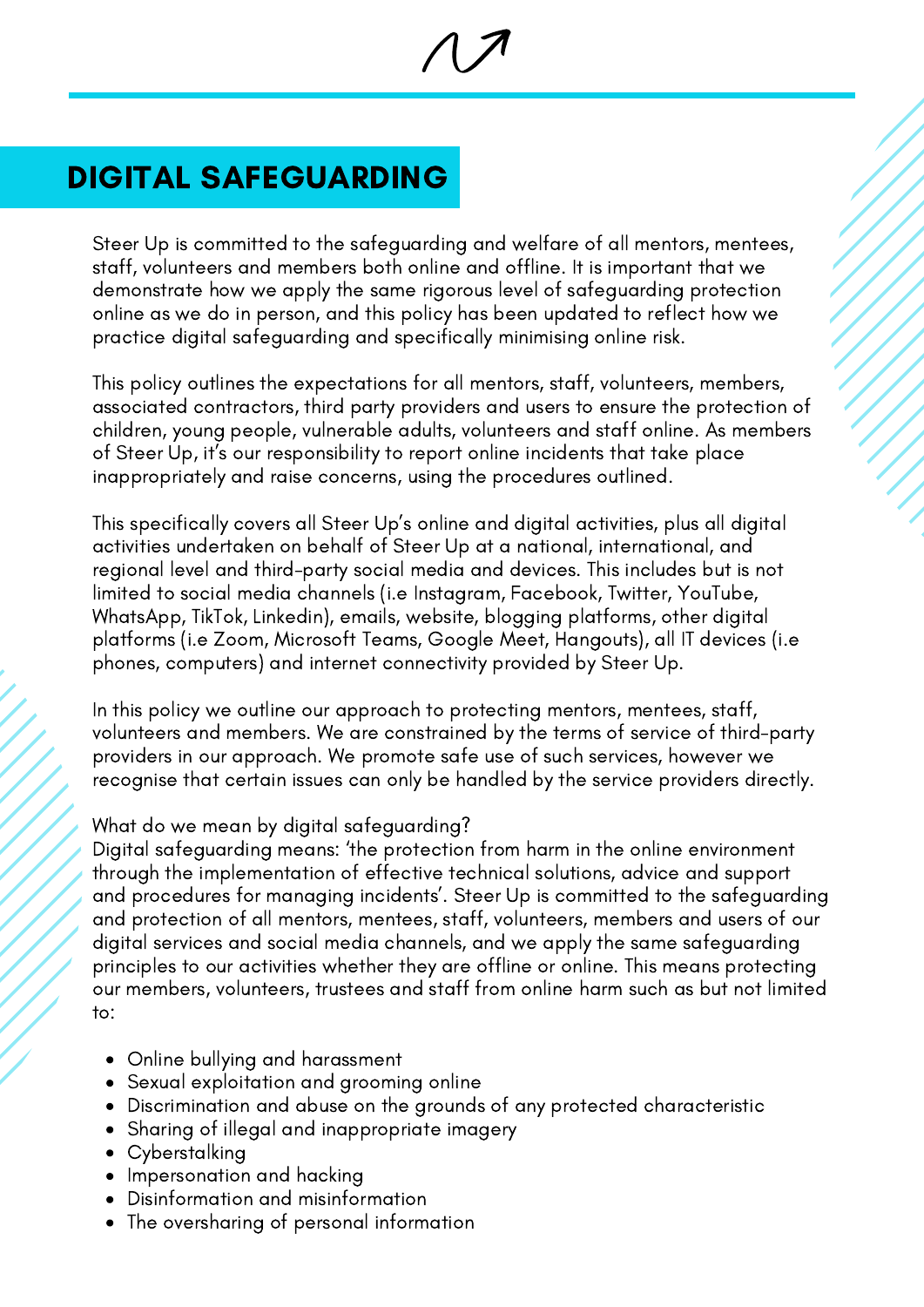### Digital safeguarding principles

In order to uphold these principles, our mentors, mentees, staff, volunteers and members are required to:

- Ensure all social media accounts are set up appropriately
- Clearly indicate on personal social media accounts using disclaimers that their thoughts and opinions are personal and are not reflective of Steer Up's policies, procedure or guidance
- Ensure that necessary technical solutions are in place to reduce access to inappropriate content on devices owned or used by Steer Up (i.e parental controls, filtering or monitoring software)
- Ensure that the necessary permissions are in place before taking and using photographs on mobile devices
- Remove photos from devices after meetings or events
- Attain parental permission before communicating with young people under the age of 16, regardless of whether they've contacted us first or not
- Continue to reinforce to young people and vulnerable adults the importance of using social media responsibly and safely using any necessary privacy settings
- Recognise that digital safeguarding is an important aspect of our work, committing to always deliver and share best practices

We will:

- Ensure our activities, projects and programs support all of our, mentors, mentees, staff, volunteers and members to remain safe online
- Use best practice digital safeguarding for technical solutions, processes and procedures
- Help our mentors, mentees, staff and volunteers support members in being effective online
- Follow the required best practice action when a digital safeguarding incident occurs
- Support and train appropriate mentors, staff, volunteers and members in digital safeguarding
- Include links with key organisations to raise awareness, refer and report incidents
- Carry out a risk-assessment for all activities, projects, programmes and services to ensure necessary digital safeguarding procedures are in place

If an issue is raised during an online mentoring session, it must be dealt with in the same manner as other safeguarding incidents. If you are unsure of the required steps to take, you should contact the Safeguarding representative for support.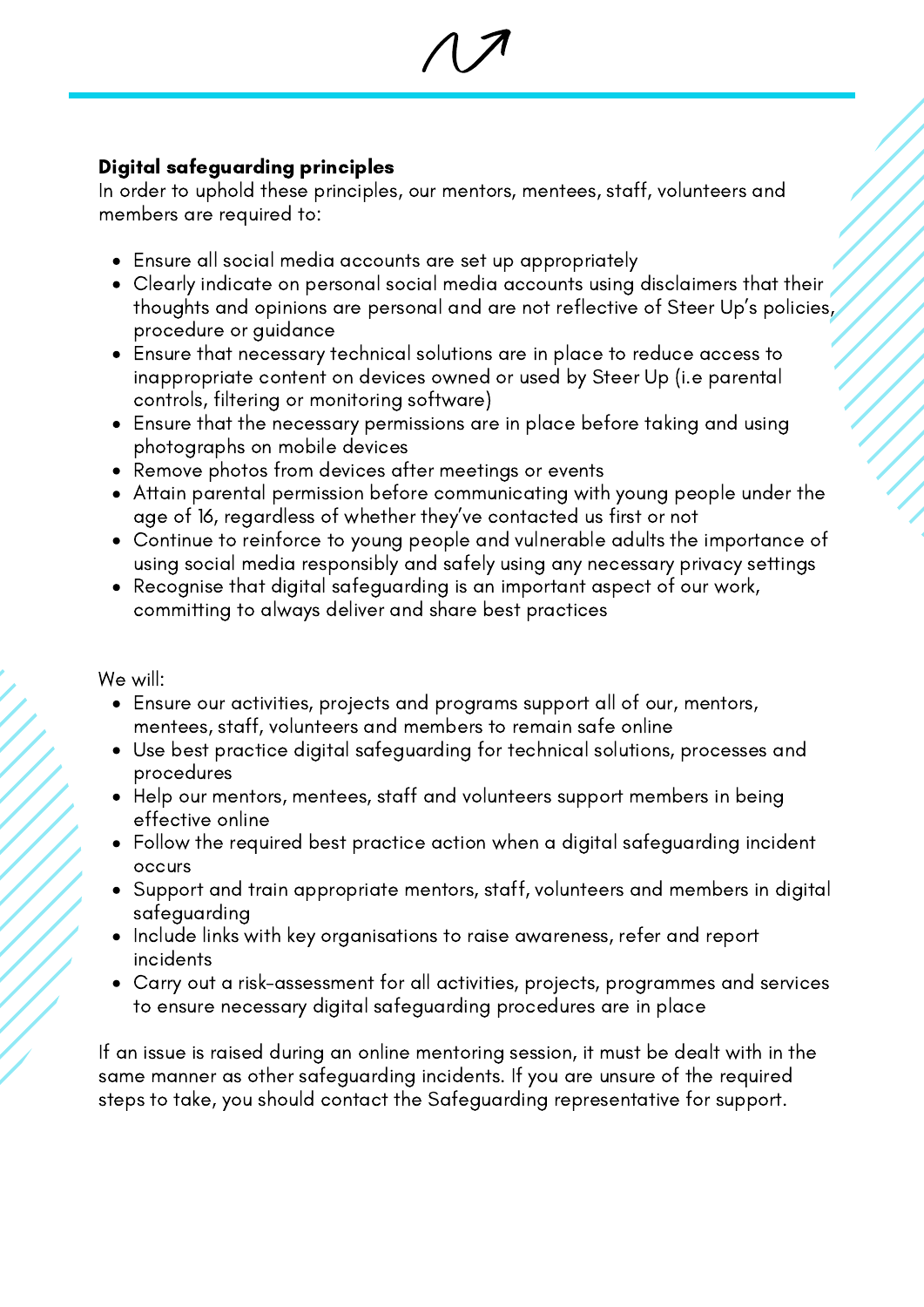# SAFEGUARDING PROCEDURE

This procedure must be followed whenever any mentor or member of staff hears an allegation from a young person, vulnerable adult or child that abuse has, or may have, occurred or where there is a significant concern that a vulnerable adult or child may be abused:

#### Receive:

- Acknowledge and note what is said
- Accept what you are told you do not need to decide whether or not it is true
- Listen without displaying shock or disbelief

#### Reassure:

- Acknowledge their courage in telling you
- Do not promise confidentiality
- Remind them they are not to blame avoid criticising the alleged perpetrator
- Do not promise that "everything will be alright now" (it might not be)

#### **React**

- Do not delay in registering your suspicions or concerns
- Respond to the individual but do not interrogate
- Avoid leading questions but ask open ended ones
- Clarify anything you do not understand
- Explain what you will do next (i.e. inform a Designated Safeguarding Officer)

### Record

- Make notes as soon as possible during the conversation if you can
- Use our **[Safeguarding](https://forms.gle/hvRVbJhLam5b822H8) Report form**
- Include the time, date, location, the individual's own words (do not assume ask questions, e.g. "Please tell me what that means?"
- Describe and note observable behaviour and appearance
- Cross out any mistakes
- Do not destroy your original notes they may be needed later on and must be given to the Designated Person.

### Support

- Consider what support is needed for the individual you may need to give them a lot of your time or they may need to be referred
- Ensure you are supported such interviews can be extremely stressful and time consuming
- Once reported, the Designated Safeguarding Officer will take responsibility for the matter and will take the necessary actions. However, if you have questions or need additional support then do ask.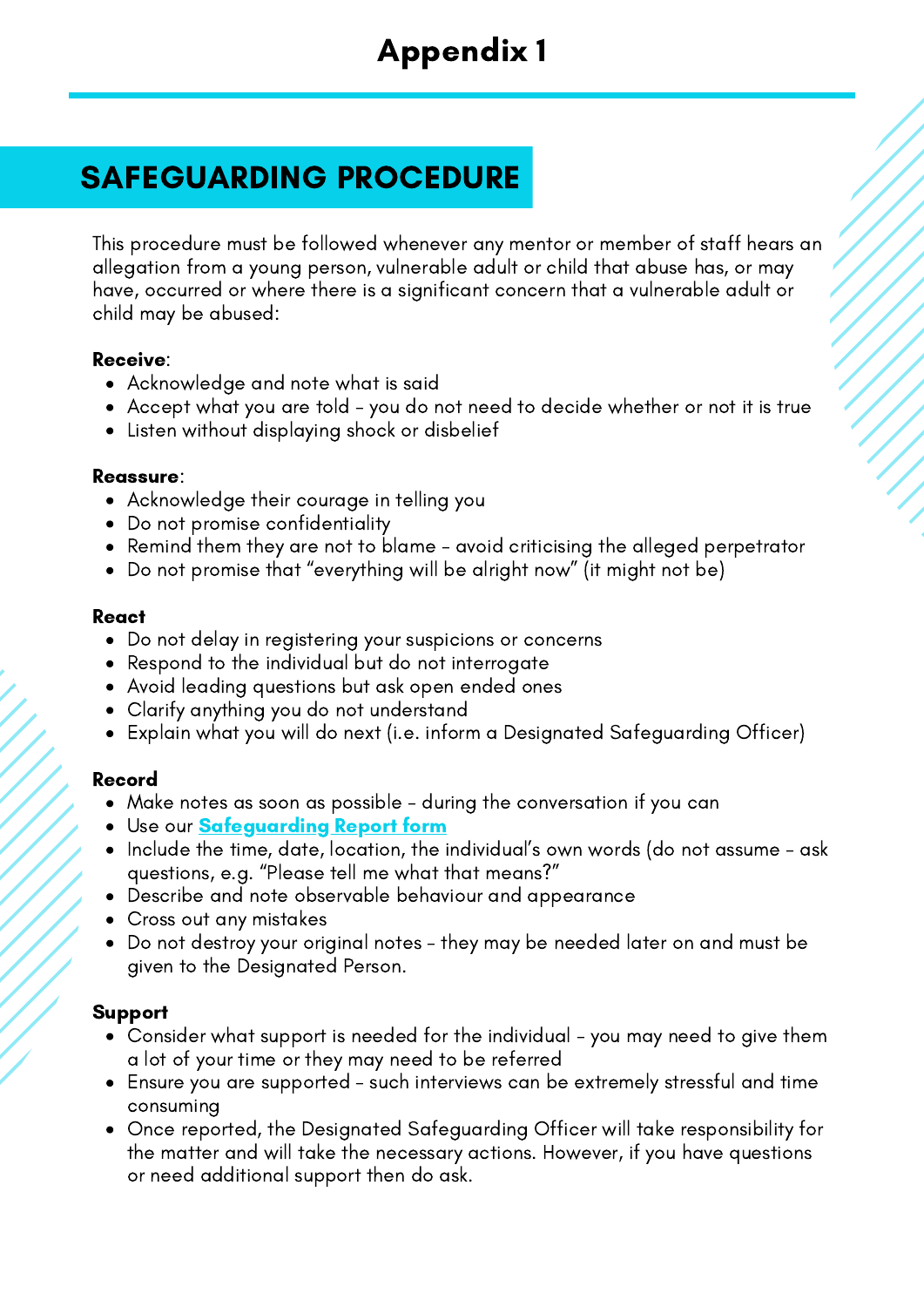# DEALING WITH INSTANCES OF ABUSE

#### Detailed Guidance & Procedure for dealing with instances of abuse

Steer Up recognises its legal duty to work with other agencies in safeguarding young people, vulnerable adults and in responding to abuse. All mentors and members of staff have a responsibility to be mindful of issues related to child, young person and vulnerable adult's safety and welfare, and a duty to report and refer any concerns however "minor" they appear to be.

Please note that it is not the job of our mentors or staff members to investigate these concerns.

In cases where it is deemed that the individual in question lacks sufficient understanding to make informed decisions about their own care and treatment, parents/carers have a right to be informed about any concerns about the vulnerable person's welfare or any action taken to safeguard and promote their welfare, providing this does not compromise their safety. Where there are possible concerns about a vulnerable person's safety, unconditional confidentiality cannot be guaranteed and should not be offered.

Steer Up will be proactive by taking positive steps to inform students and participants of their rights to safety and protection and the options available to express their fears or concerns:

- Information regarding safeguarding and a summary of our policy will be included in the mentee guidebook
- The safeguarding policy will be made available on our website
- Staff most likely to encounter vulnerable persons will be provided with appropriate training

When participants make allegations about abuse or neglect, they should always be listened to, have their comments taken seriously and, where appropriate, the allegations should be investigated thoroughly.

If you suspect that an individual is going to discuss abuse, either towards themselves or another, establish ground rules regarding confidentiality. They must be informed that the information will be shared with a nominated person for safeguarding vulnerable persons and possibly with a counsellor.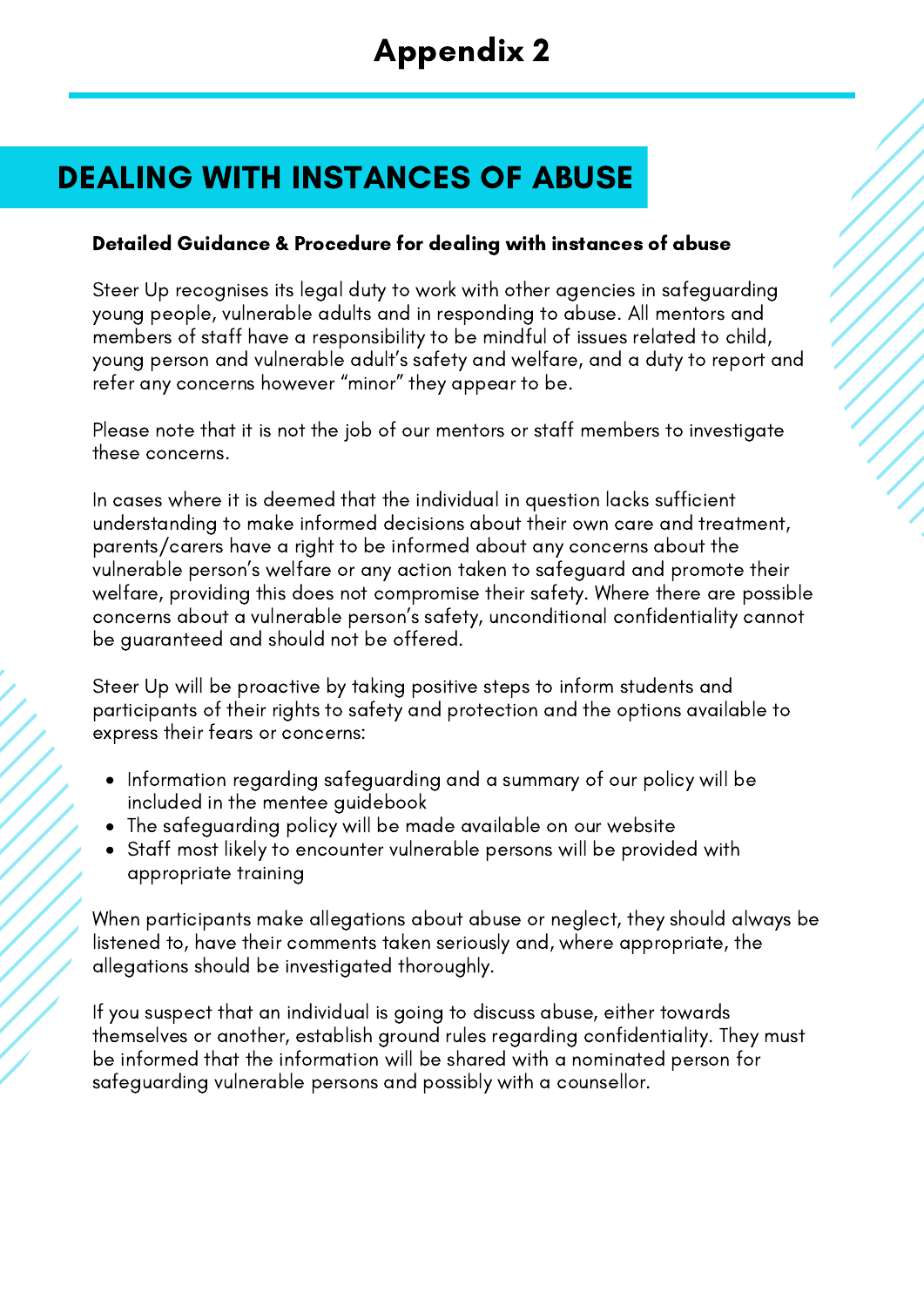The designated person will then contact the Local Authority Adult Protection Unit or Local Authority Child Protection Unit in order to discuss appropriate action. The Local Authority Adult Protection Unit or Local Authority Child Protection Unit is responsible for coordinating action in vulnerable person cases, including liaison with police.

Note: In the case of a vulnerable adult it is important to convey that the Adult Protection Unit will need to assess the situation and would want to work with the vulnerable adult in determining what could/should happen next. They would wish to respect the vulnerable adult's wishes and feelings provided no one is at immediate risk of harm.

If the vulnerable adult is fully aware of what could happen, they can:

- Decide whether they want to speak now or have time to think about it
- Be as informed as possible regarding the implications of passing on this information

If the complainant is the vulnerable adult or child themselves, questions should be kept to the minimum necessary to understand what is being alleged. Leading questions must be avoided as the use of leading questions can cause problems for the subsequent investigation and any court proceedings.

Procedure for staff dealing with suspicions or allegations of abuse to a child

Our primary concern is to protect the child - there is no choice other than to take action when you have reasonable cause to suspect child abuse.

## Actions to take upon suspicion or disclosure:

It is the duty of anyone who works with children to report disclosure of abuse. It is not for staff to decide whether or not a suspicion or allegation is true. All suspicions or allegations must be taken seriously and dealt with according to this procedure. Staff made aware of suspicions, allegations or actual abuse, are responsible to take the appropriate action according to the procedures set out below.

The incident should be reported immediately to the lead member of staff who is then responsible for dealing with allegations or suspicions of abuse. Staff should never try to deal with a suspicion, allegation or actual incident of abuse by him/herself.

It may sometimes be difficult to accept that something that has been disclosed in confidence by a child or anyone else should be passed on to a colleague. But the welfare of a child must be paramount and you therefore have a duty to report suspicions, allegations or actual incidents to the designated member of staff.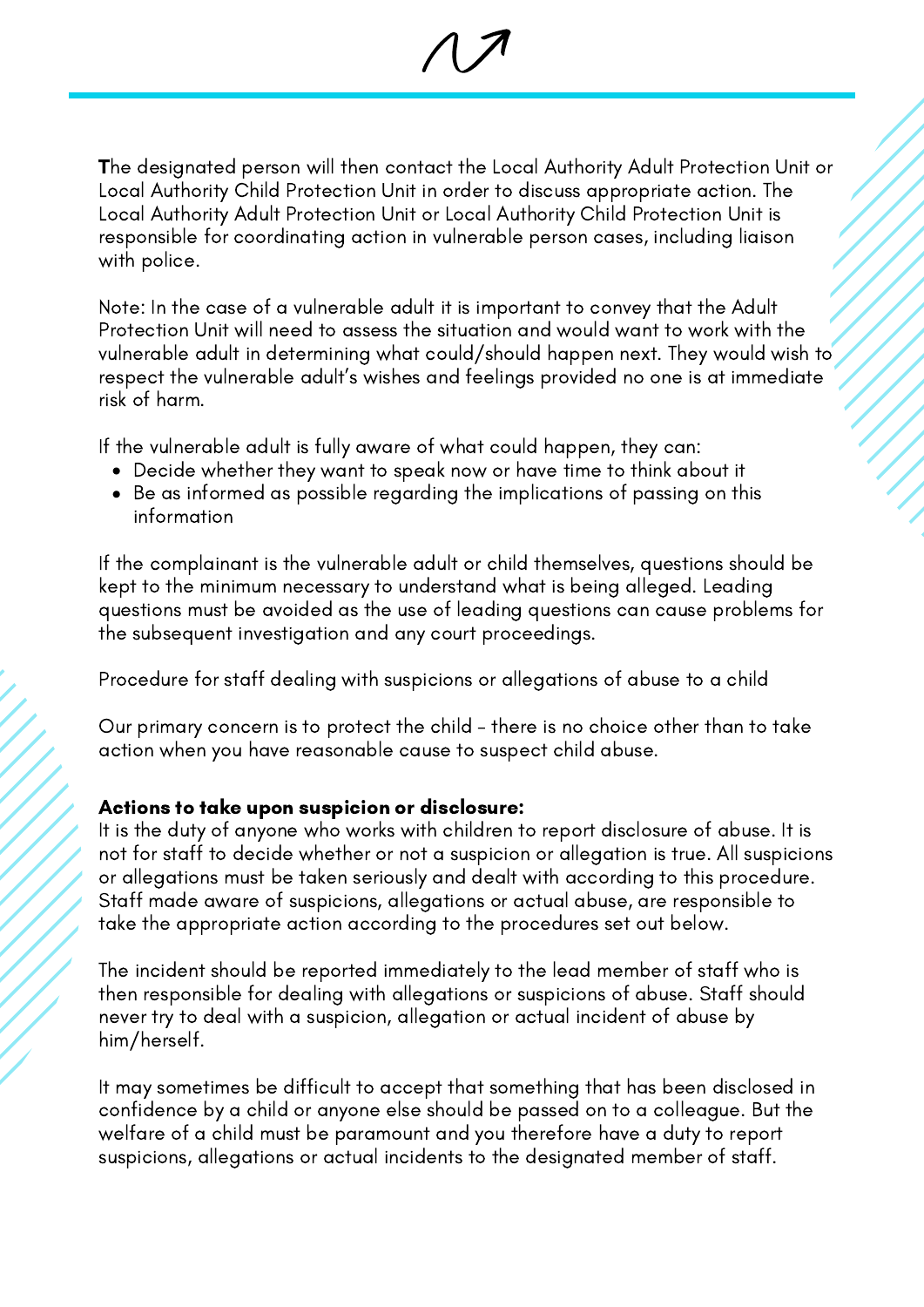Information should also be reported if you yourself have concerns that a child may be suffering harm or at risk of abuse, even if you are unsure about your suspicions.

Once this initial report has been made, the designated member of staff will consult with the Head of Safeguarding and relevant statutory agencies.

#### What is Abuse?

Appendix 3 sets of definitions of abuse but it can be physical, neglectful, sexual, financial, psychological, emotional, institutional or discriminatory in nature.

Abuse is behaviour towards a person that either deliberately or unknowingly causes a vulnerable adult harm, or endangers their life or their human or civil rights. It can be passive, (e.g. failing to take action to care for someone, or failing to raise the alert about abuse); or active, \9e.g. hitting, stealing or doing something that causes harm). Abuse can be a one-off or something that is repeated.

#### Procedure for staff dealing with suspicions or allegations of abuse to a vulnerable adult

Any suspicion, allegation or incident of abuse must be reported to the designated member of staff with responsibility for the protection of vulnerable adults as soon as possible and in any event within 2 hours. (The Local Authority Adult Protection Unit is responsible for coordinating action in vulnerable adult cases, including liaison with police).

If it is agreed to be a Vulnerable Adult matter, a written record of the date and time of the report shall be made and the report must include the name and position of the person to whom the matter is reported. The telephone report must be confirmed in writing to the local authority Adult Protection Unit within 24 hours. If the consent has not been gained from the vulnerable adult, the nominated member of staff should discuss with the Local Authority Adult Protection Unit what action will be taken to inform the parents / carers of the vulnerable adult and a note of that conversation should be made. The nominated member of staff must notify the Principal of the College as soon as practicable and in any event within 2 hours of the initial concern arising.

### Responding to an Allegation

A full record shall be made as soon as possible on our [Safeguarding](https://forms.gle/F5FZyuqd4vdKzUQG6) Report Form of the nature of the allegation and any other relevant information including:

- Date and time
- Place where the disclosure of information took place
- Place where the alleged abuse happened
- Your name and any others present
- Name of the person complaining and (if different) the name of the vulnerable adult who has allegedly been abused
- The nature of the alleged abuse
- A description of any injuries observed
- An account of the allegation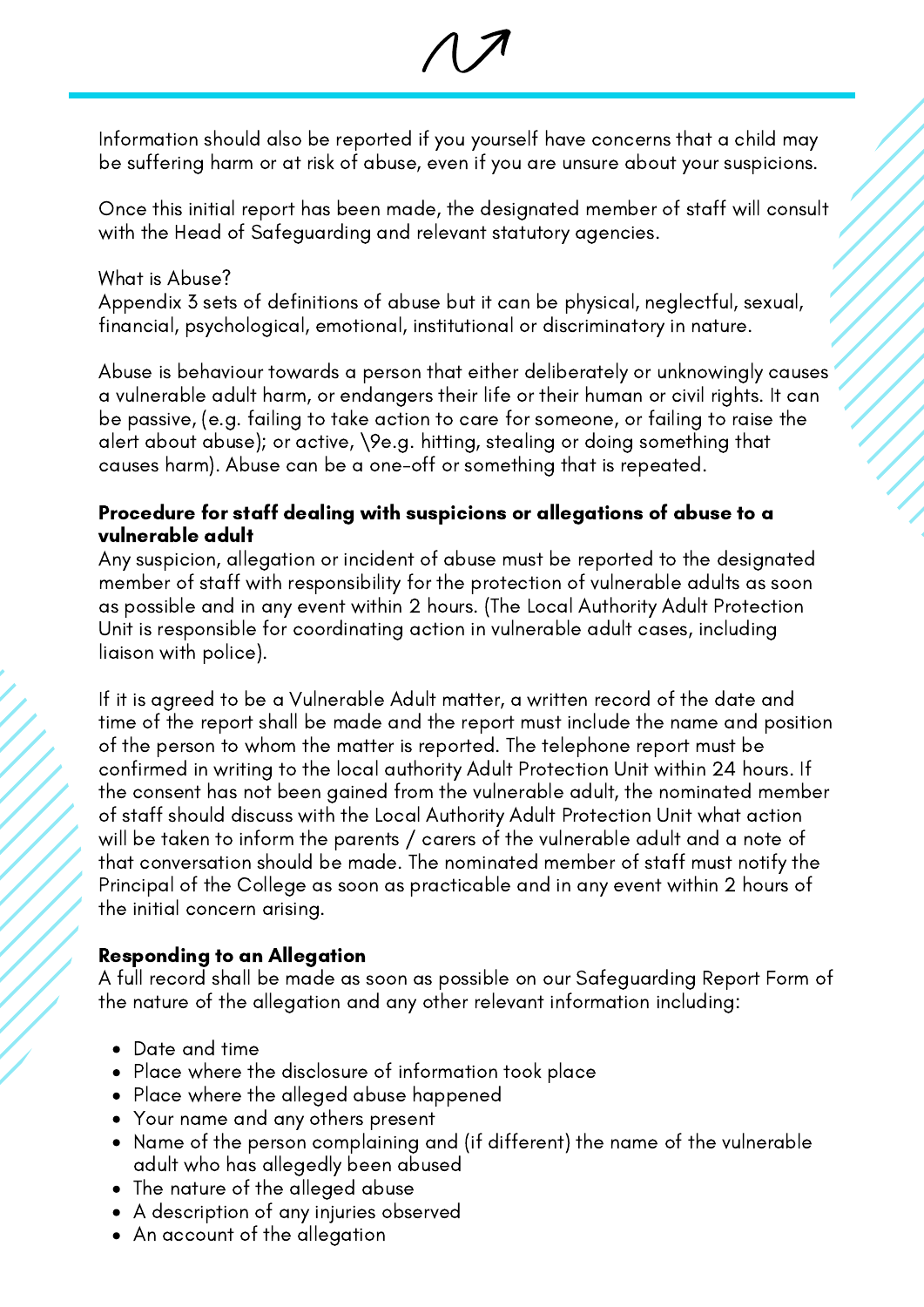#### Responding to an allegation about a mentor or member of staff

Any suspicions or allegations of actual abuse of a child or vulnerable adult by a mentor or member of staff must be reported to the nominated Safeguarding Manager, immediately. On being notified of any such matter, the designated member of staff will take steps as he/she considers necessary to ensure the safety of the person in question and any other person who might be at risk.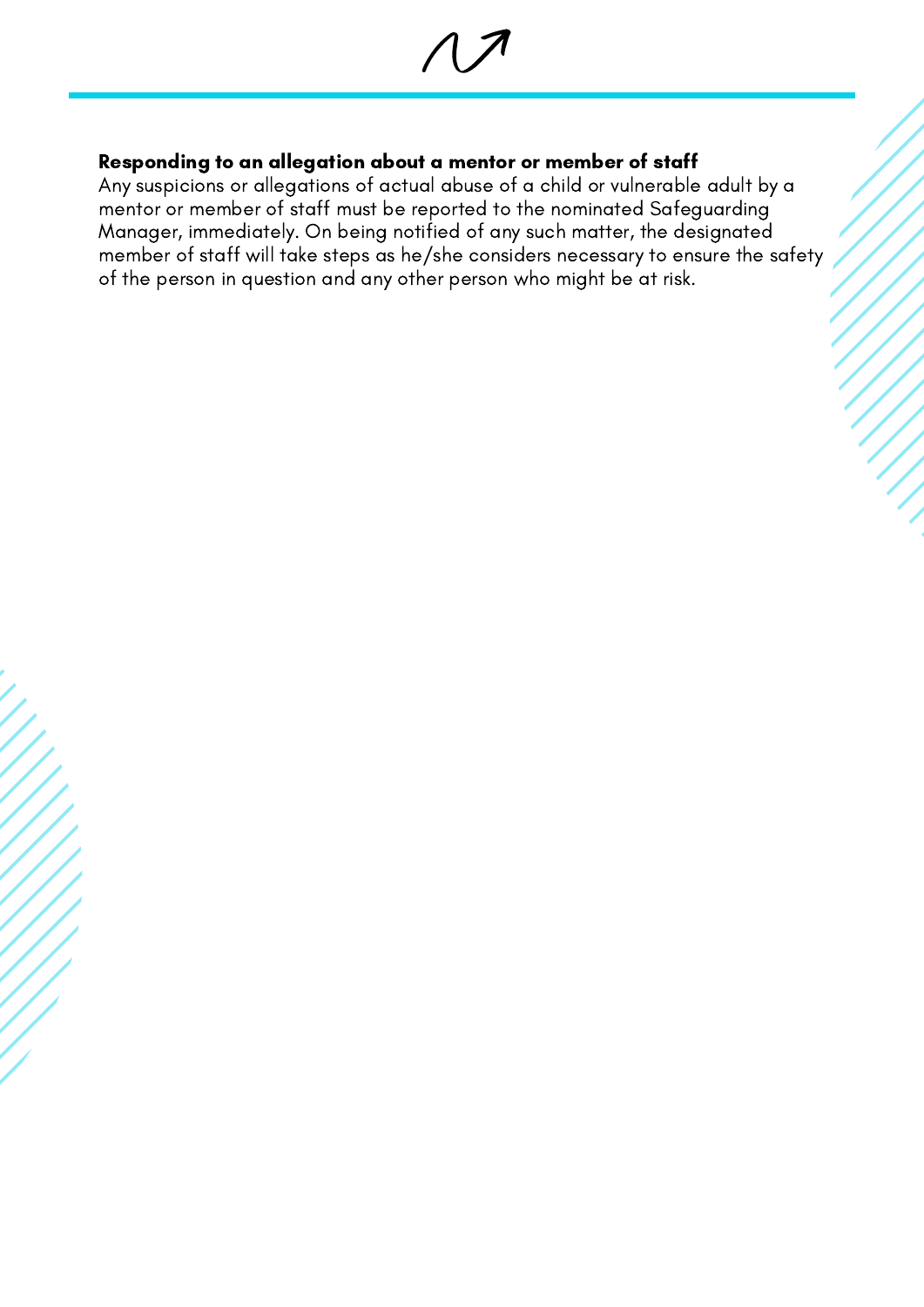## DEFINITIONS OF ABUSE

#### Physical Abuse

Physical abuse is the physical ill treatment of an adult, which may or may not cause physical injury and causes harm to the individual's person. It may involve pushing, slapping, pinching, punching, hitting, shaking, throwing, poisoning, burning, scalding, drowning or suffocating, force feeding, improper administration of medicines or denial of prescribed medicines, forced isolation and confinement, including a person being locked in a room or inappropriate sanctions or restraint, or inappropriate manual handling. It may be the result of a deliberate failure to prevent injury occurring.

#### Psychological and Emotional Abuse

Psychological abuse may involve the use of harassment, bullying, intimidation, indifference, hostility, rejection, threats, humiliation, name-calling, other degrading behaviours, shouting, swearing, discrimination or the use of oppressive language, mobile phone texting abuse, email, emotional abuse and all forms of cyber abuse. It can result in feelings of low self-worth. Some level of psychological or emotional abuse is present in all forms of abuse.

#### Sexual Abuse

Sexual abuse involves a vulnerable adult participating in, or watching, sexual activity to which they have not consented or were pressured into consenting, or to which they cannot give informed consent. It is not necessary for the individual to be aware that the activity is sexual. The activities may include: physical contact, including penetrative or non-penetrative acts, e.g. rape, buggery, indecent assault or inappropriate touch, incest, and situations where the perpetrator touches the abused person's body (e.g. breasts, buttocks, genital area); Non-contact activities, e.g. exposing genitals to the abused person, or coercing the abused person into participating in or watching pornographic videos or photographs.

#### **Neglect**

Neglect is the deliberate withholding or unintentional failure to provide help or support, which is necessary for the adult to carry out activities of daily living. It also includes a failure to intervene in situations that are dangerous to the person concerned or to others, particularly when the person lacks the mental capacity to assess risk. Neglect may involve: failing to provide adequate food, shelter and clothing; failure to ensure access to appropriate medical care or treatment; neglect of basic emotional needs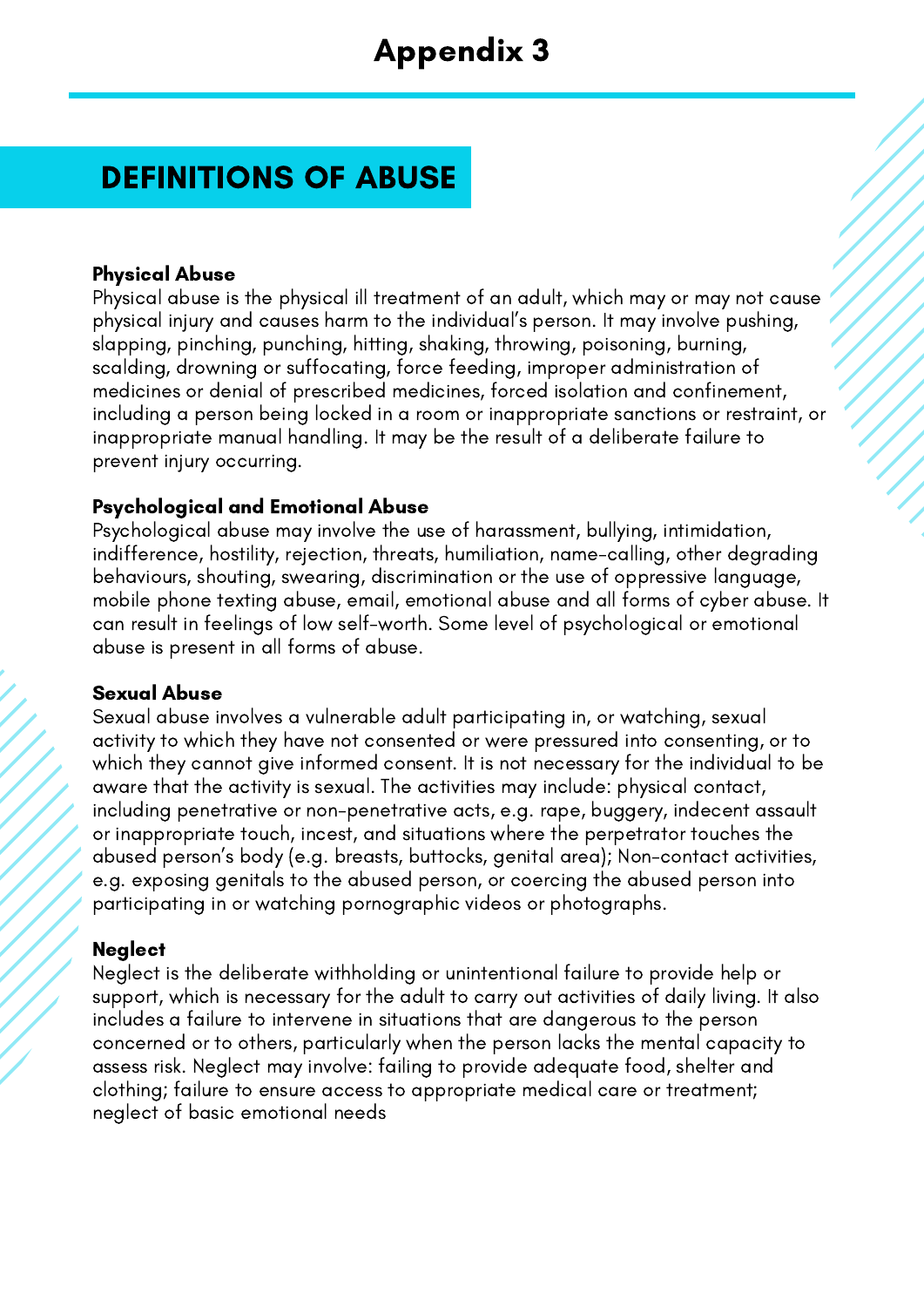#### Financial/Material Abuse

Financial/Material Abuse is the exploitation, inappropriate use or misappropriation of a person's financial resources or property. It occurs when the individual is deprived of their own financial assets, for example, by holding money back from the individual, obtaining money by deception, or stealing money. It includes the withholding of money or the improper use of a person's money or property, usually to the disadvantage of the person to whom it belongs.

#### Institutional Abuse

Institutional abuse can be defined as abuse or mistreatment by a regime as well as by individuals within any building where care is provided. Examples include lack of flexibility and choice, lack of consultation, public discussion of personal matters, inadequate or delayed responses, staff overly controlling service users' relationships and activities.

#### Discriminatory Abuse

Repeated, ongoing or widespread discrimination on the grounds of age, race, disability, religion, sexual preference or gender, slurs, harassment, name-calling, breaches in civil liberties, unequal access to health or social care.

#### Significant Harm

Sometimes, a single traumatic event may constitute significant harm, e.g. violent assault, suffocation or poisoning. More often, significant harm is a compilation of significant events, both acute and long-standing, which interrupt, change or damage the adult's physical and psychological development.